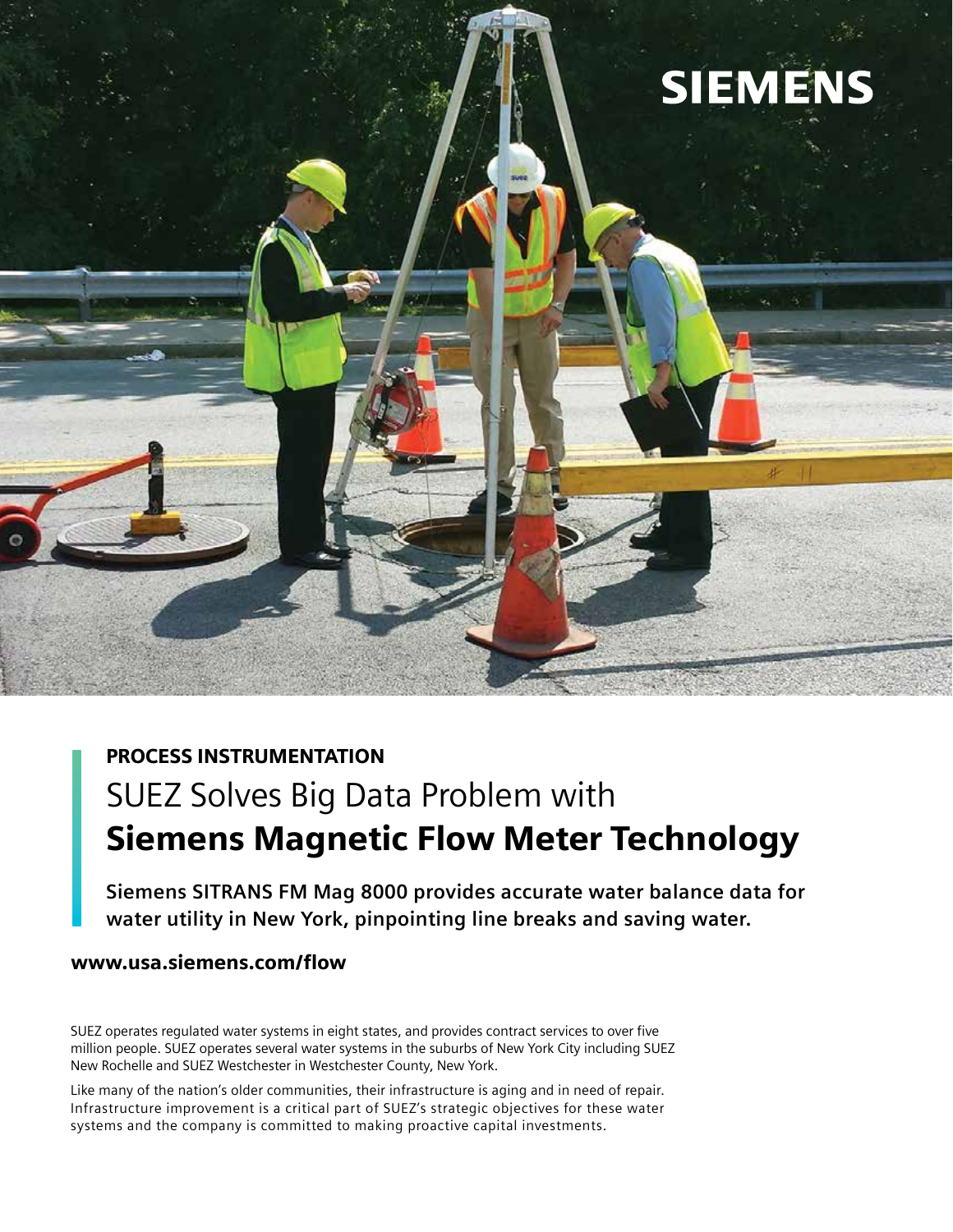#### **Challenge: To pinpoint and stem water loss quickly and easily – even in no-power situations – in order to save water, energy, and reduce their bottom line.**

SUEZ needed greater visibility into their water usage and flow so that they could minimize water losses. The critical problems SUEZ wanted to solve their water leaks caused by line breaks in the water mains, and water theft by contractors and other persons. A big main break can waste millions of gallons of water, since the time it takes for the leak to surface could be weeks or even months, according to Nick Curcio, manager of non-revenue water for SUEZ. In addition, contractors often, and illegally, open hydrants to fill their water tank trucks. Since SUEZ buys water wholesale, water loss from line breaks and theft goes straight to the bottom line, driving up costs for customers and creating potential safety issues.

### **Solution: An accurate water measurement tool, featuring Siemens Flow Technology, as the primary input to SUEZ's water balance model.**

SUEZ began by closing interties between systems, and routing water to locations where it could be measured more easily. "We broke the systems down into smaller zones," says Nick Curcio. "We wanted to minimize closed valves, and made sure that no unmetered water crosses the boundaries between systems." They called these zones DMAs or District Metered Areas. Water flow into and out of the DMAs is to be measured and uploaded to the system operating model.



They created a Big Data-driven proprietary model of their water systems using historical data to determine baseline water usage in each main, in each zone, in each system. They used as-built data to build a hydraulic model of the system, and analyzed the historical data for usage against the hydraulic model. In order to compare real-time water usage to the baseline water usage they developed from history, SUEZ needed a way to economically measure water flow and pressure at the boundaries of each zone in the systems. "These water flow meters and pressure transmitters needed to be rugged, durable, and able to operate in nopower situations during storms and power outages, to continue delivering data to the model," says Keith Kolkebeck, director of technology solutions for SUEZ. "We knew we needed a battery operated solution."

Kolkebeck and the SUEZ staff searched for devices that could meet those criteria, and determined that the Siemens Sitrans FM MAG8000 would work as the heart of the system. The Sitrans FM MAG8000 is designed for very low power applications like distribution systems and agricultural irrigation systems. It is designed to have excellent performance at very low flows, and high accuracy at the upper end of the flow range.

The transmitter can be remotely mounted, as seen in Figure 2. This, according to Kolkebeck, was an important feature, because of the difficulty of entering a manhole located in the street. The meter body can be mounted in the main running under the street, as in Figure 3, but it isn't usually necessary to enter the manhole. In some cases, Kolkebeck says, the meter body was direct buried, with no manhole. Stopping traffic and working in the middle of the street is dangerous, and field personnel appreciate not having to do it.

In Figure 4, the flow transmitter, the 10-year life expectancy battery, and the cellular data logger and cellular modem are mounted on a standard backpanel. Instead of being installed in a cabinet, the backpanel is installed on a set of slide brackets in a sidewalk-mounted meter vault (the same sort of meter vault a large household water meter would be mounted in). The SUEZ technician flips open the meter vault lid, and pulls the backpanel up and onto the sidewalk for inspection, maintenance or repair. It is not necessary to block the street or stop traffic to do any expected maintenance including changing the battery. Putting the devices on the backpanel in a meter vault instead of a standard cabinet also reduces the potential for vandalism, since nobody can see what's in the vault.

The transmitter can be remotely mounted, as seen in Figure 2. This, according to Kolkebeck, was an important feature, because of the difficulty of entering a manhole located in the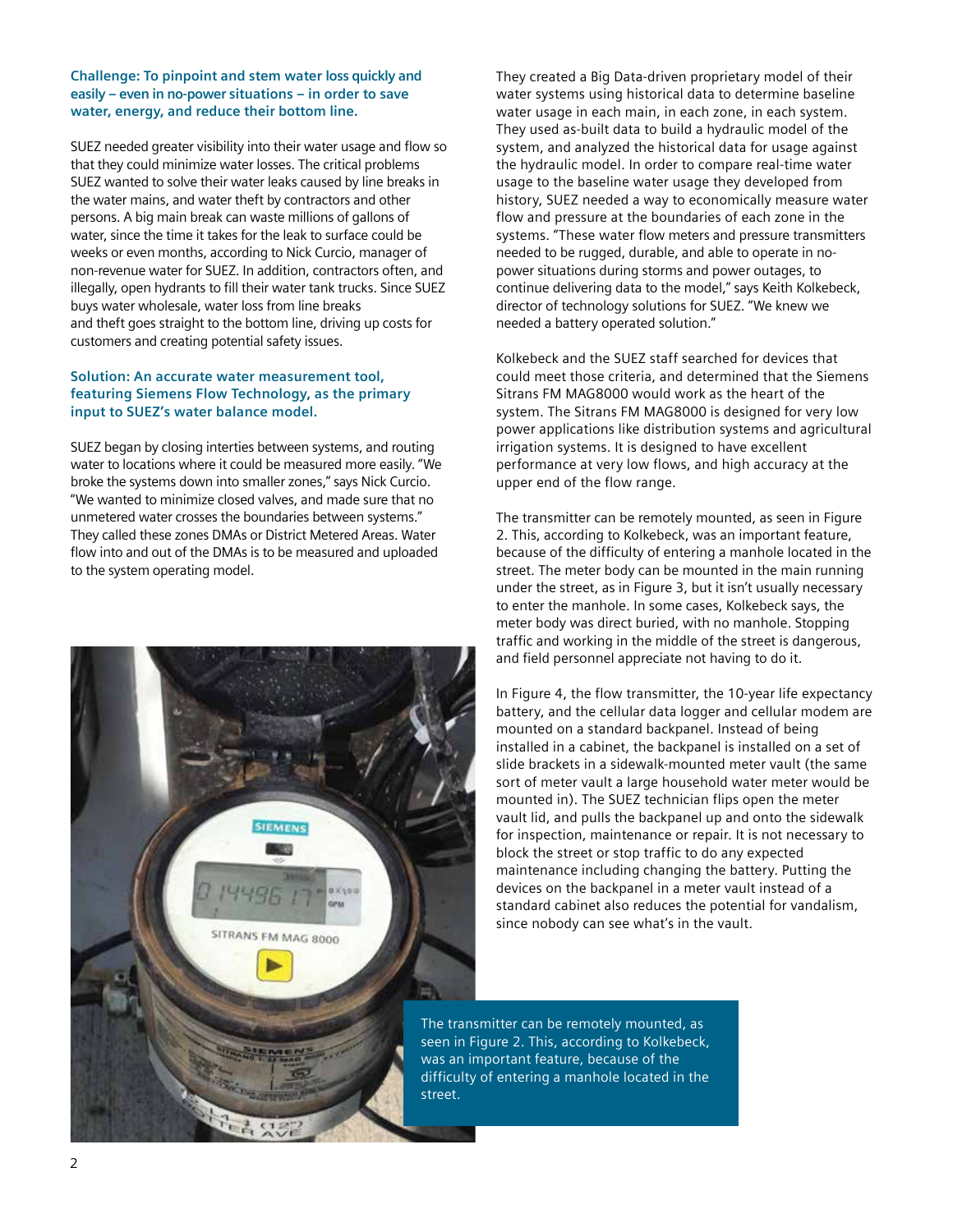

Figure 3 Mounted meter body



Figure 4 Flow transmitter, battery, data logger and modem

Using the Sitrans FM MAG8000 conical flow tube design, and the Siemens sizing program, Curcio says that SUEZ was able to use the smallest meter size possible in each application. This improved the low flow accuracy to the point that, on a minimum flow day, the installed meter accuracy was 2% of rate, and on an average flow day, the accuracy improved to better than 1% of rate, installed. Siemens collaboration with SUEZ was critical to fine tuning the accuracy of the input to their hydraulic model.

The flow meter measures flow and the data is stored in the wireless data logger at one-minute intervals. Once a day, the data logger's cellular modem uploads the day's data to the SUEZ SQL Server enterprise database, called EOps, a proprietary program with database that is SUEZ's meter data management system.

#### **Results: Water savings of 1 MGD and detection times shortened to less than 24 hours.**

Curcio says that they started with 26% water losses in New Rochelle, and 28% in Westchester, so it was essential that SUEZ get a handle on stopping the losses. "With the data from the flow meters," Curcio says, "we can see water used, consumed or lost in the EOps system." The data has been able to pinpoint leaks that were previously thought to be simply part of the usage baseline. "A spike in usage indicates a leak," Curcio says, "and the flow data is fed back to the model to triangulate where the leak is."

"We are finding leaks in hours, not days," Curcio says. "Our standard time to fix is now less than 24 hours, where it might have taken several days before. The meter data allows us to pinpoint leaks within a few feet. This means less time digging up the street, and a faster time to repair." The time the leak happens to the time the leak is found and then repaired has also been shortened. In some cases it is only minutes. A 12-inch main flowing at 10 ft/sec. produces around 3,400 gallons per minute of flow. If it takes 25 hours to find the leak, the lost water will be over 5 million gallons.

Lost water is also an energy issue, not just a production issue. It requires energy to pump the water into the distribution system. Reducing water leaks and water theft also reduces the amount of energy necessary to operate the system. It permits SUEZ to operate pumps at off-peak times, further saving electricity.

According to Curcio, a 1 million gallon leak in New Rochelle is roughly equal to five percent of production. Finding and repairing a leak like this is critical. Curcio says that the savings in New Rochelle in previously lost water have been over a million gallons a day. Westchester's results are similar.

Eventually, Curcio says, they will want to move to a fully integrated GIS (Geographic Information System) database that is further integrated with the enterprise database, EOps. They expect to be able to use the GIS system to pinpoint leaks and water thefts with even greater precision than the current system can. It is certain that the SITRANS MAG8000 will be an important part of the system going forward.